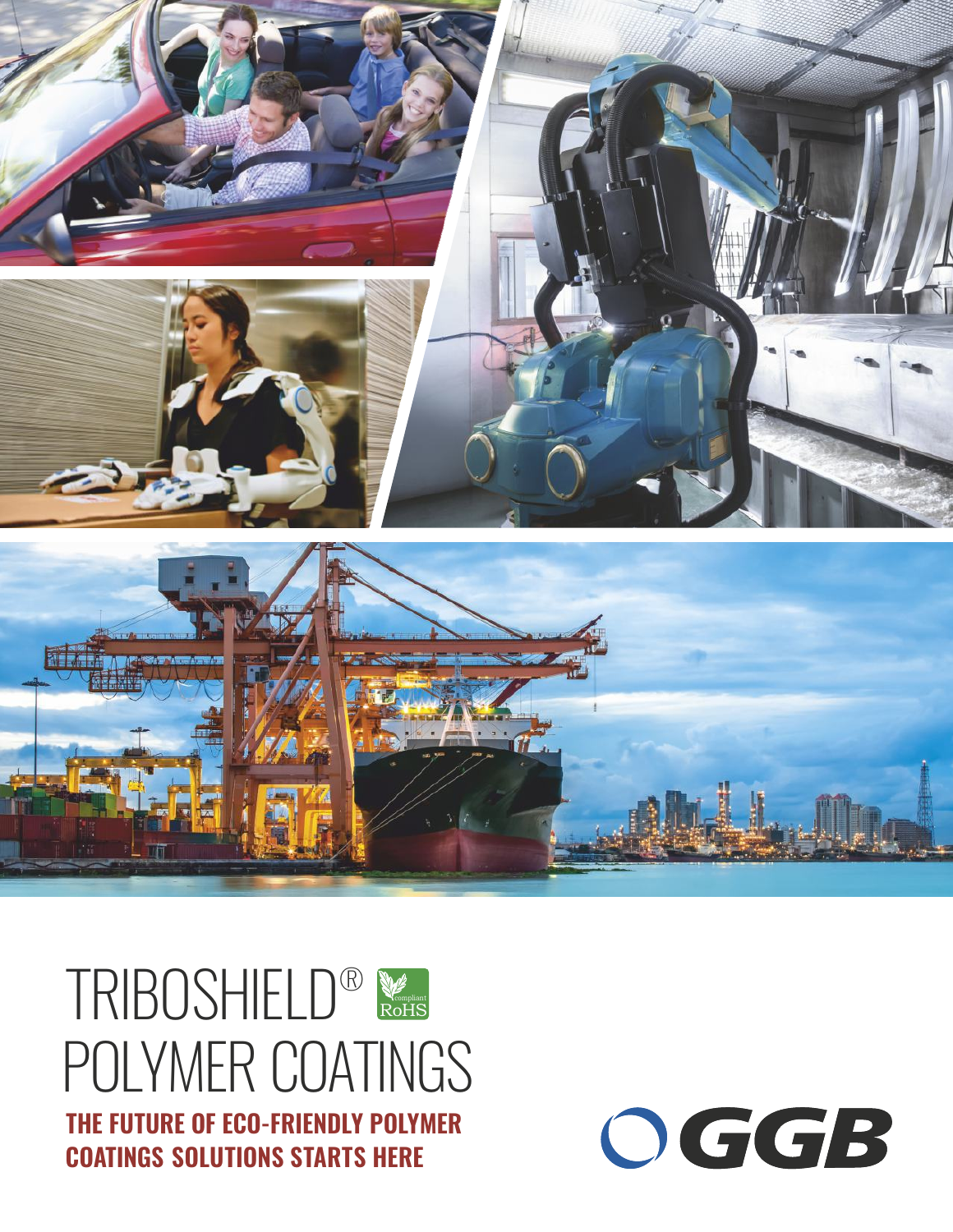## The Freedom to Innovate

Across many markets, manufacturers are facing greater demand to deliver better solutions faster than ever that both last longer and meet higher performance expectations. However, complex shapes and surfaces create challenges for engineers searching for solutions that provide the performance they need while offering freedom of geometry for sliding surfaces.

Nowadays, with the higher level of automation, higher process reliability is required.

**—** Short assembly time **—** Shorter cycle times **—** Dimensional control **—** Robust tribological performance

Although polymer coating technologies have been widely employed in corrosion protection of component surfaces and other applications, recent advances that deliver improved tribological properties are creating opportunities to reduce friction, increase wear life and reduce system noise.

## **TODAYS COATING MARKET**

Today´s coating material suppliers are typically large, multinational corporations that formulate and sell coatings. They are experts in polymer science and material design, but have no coating capability. On the other side, coating applicators are typically small companies with expertise in processing but no formulation capability.



**The Best Customer Experience**

By combining our tribological, engineering and polymer science expertise and our legacy of innovation in plain bearing technologies, we created our line of TriboShield® standard tribological polymer coatings for a wide range of industrial applications. Able to be applied to nearly any surface for almost limitless potential, our range of TriboShield® polymers deliver improved tribological properties and are formulated to help meet these challenges and revolutionize component design and manufacturing-allowing you to take full advantage of part shape to maximize service life.

Offering the advantage of geometric freedom for sliding surfaces, TriboShield coatings can coat virtually any shape or surface; helping to improve performance through:

**—** Reduced friction **—** Increased wear life **—** Reduced system noise **—** Improved corrosion resistance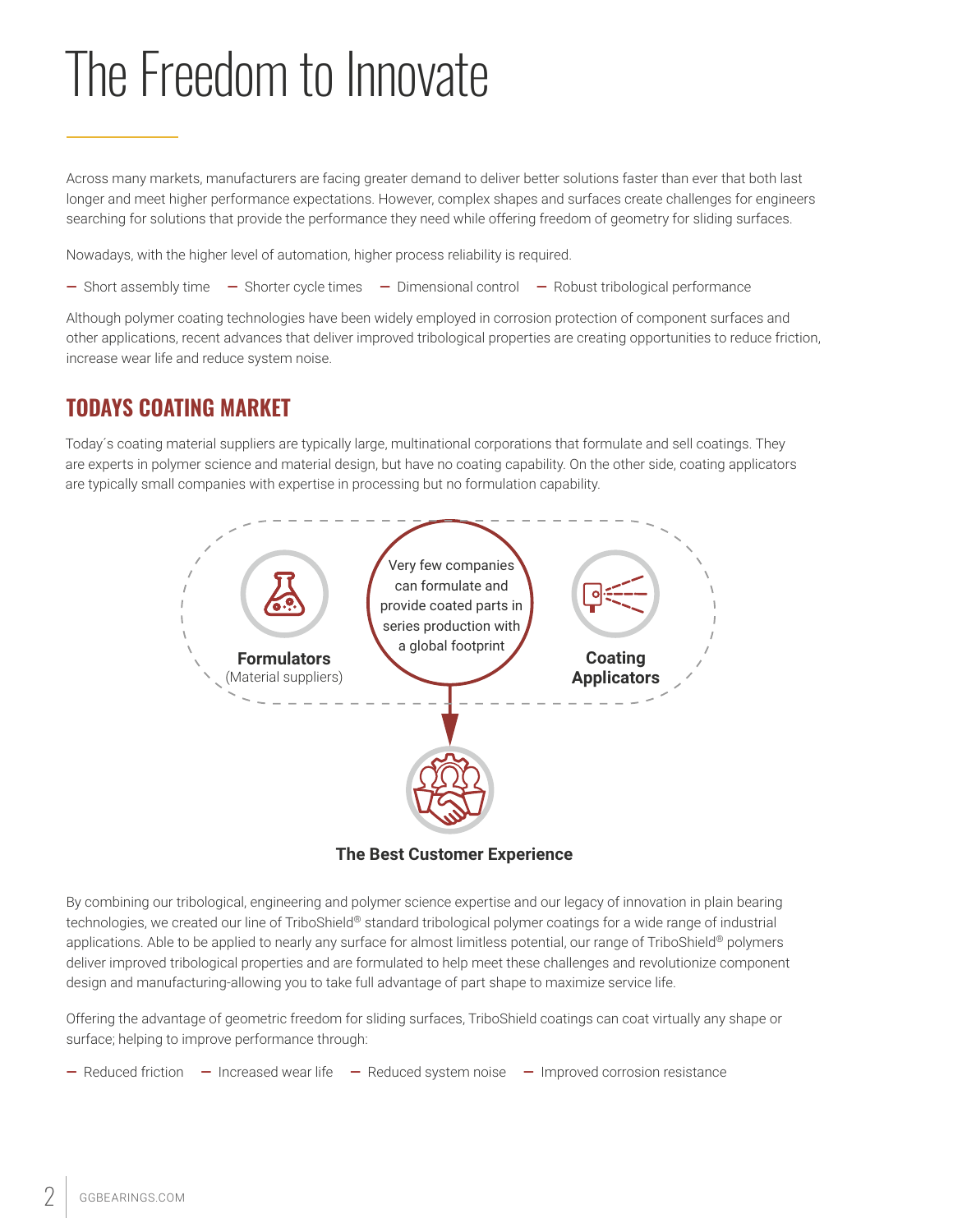# Coatings Application Process

## **THREE EASY STEPS TO OPTIMIZE PERFORMANCE**

#### **Surface Preparation**

Pyrolysis, advanced thermal decomposition and grit blasting are used for optimal surface preparation.

#### **Coating Application**

With multiple coating applications, GGB can apply a range of surface solutions to meet your coating needs.

#### **Curing**

Coated components are then cured with advanced technology that surpasses average cure times.

## **OPTIMIZE YOUR SYSTEM PERFORMANCE**

When looking for ways to improve system performance, engineers must consider a number of factors including:

- **—** Lubrication
- **—** Heat transfer and effect of the operating environment
- **—** Surface and counter surface

### **Effect of the Environment** (Heat transfer) Surface A Operating conditions (stress, load, speed, temperature etc.) Lubricant (oil, grease, air) Surface B: counter surface

Friction and wear

## **® EXPERIENCE THE TRIBOSHIELD ADVANTAGE**



#### **In-House Paint Manufacture**

The ability to formulate and tailor polymer coatings to control surface behavior.



#### **Design Simplification**

Allows for more simplistic design that employs fewer parts and easier assembly in complex-shaped surfaces that traditional bearings cannot access.



#### **Most Metallic Substrates**

Works with steel, stainless steel, aluminum, titanium, and magnesium (and can be considered for polymeric and composite substrates, too).



#### **Chemical and Corrosion Protection**

Features exceptional chemical and corrosion protection, offering a barrier of inert material between surfaces to extend longevity.



#### **Freedom of Shape**

Our specially formulated polymer coatings range can be applied to nearly any surface, regardless of shape and material.



#### **Easy to Customize**

Collaborate with our expert team to tailor our polymer coatings to the unique needs of your applications.

#### **Self-Lubrication**



Cr

Incorporate solid lubricants to deliver self lubricity that can help reduce and sometimes eliminate the need for additional lubrication in machine parts.

#### **Hard Chrome Replacement**

With toxicity levels, high costs, and bans likely coming soon, chemical hard chrome plating is becoming a thing of the past - making TriboMate® polymer coatings the environmentally conscious way of the future.



3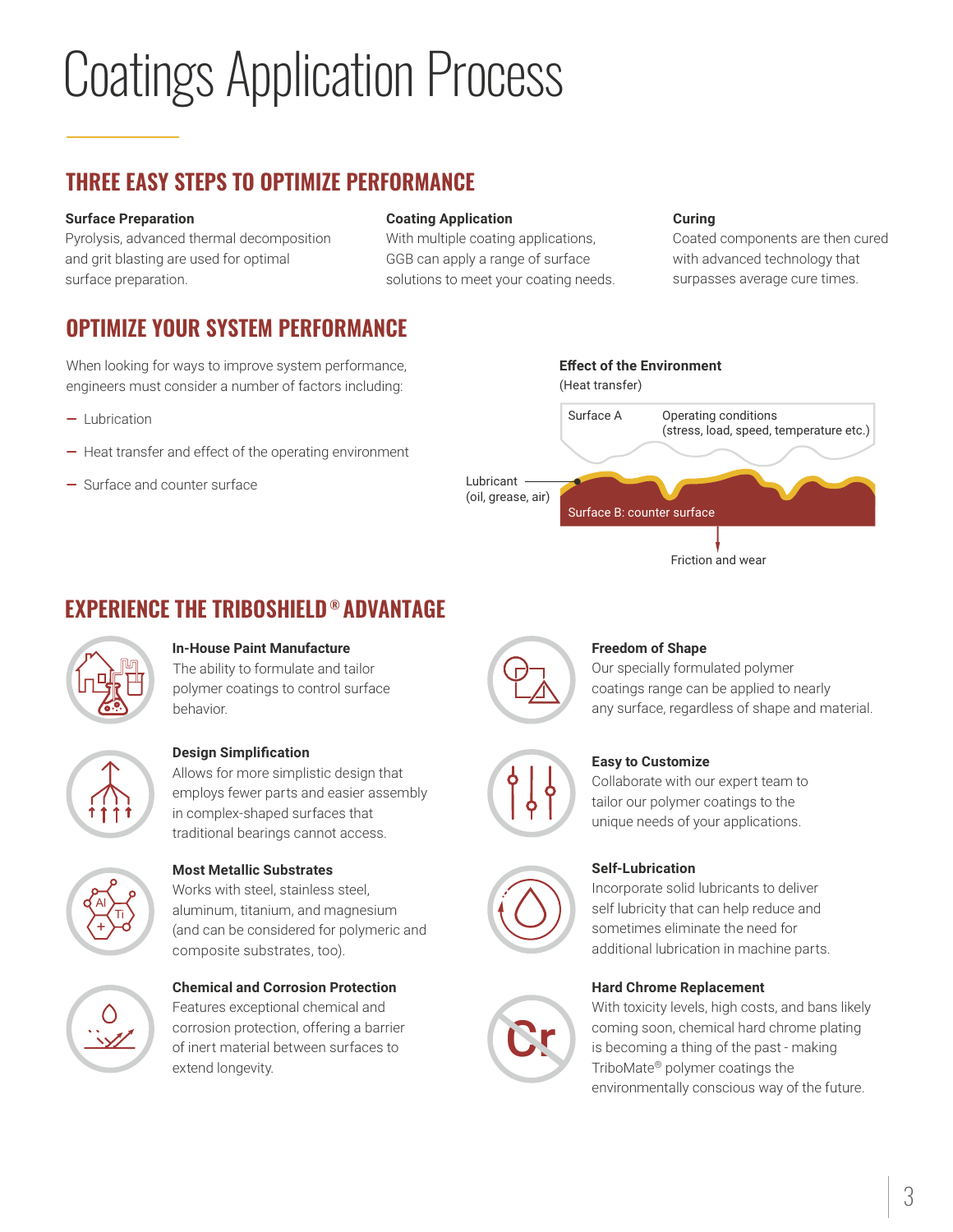## One - Stop - Partner

## **GGB OFFERS A UNIQUE SUPPORT PACKAGE TO ENHANCE THE CUSTOMER EXPERIENCE**

GGB offers specialist expertise to help customers optimise their system performance and overcome tribological challenges. Our ability to formulate and tailor polymer coatings helps to control surface behaviour and deliver proprietary solutions. The package of solution design, formulation, coatings and logistics will make customer life a lot easier.



## **A PARTNERSHIP TO DO MORE**

We take pride in working closely with customers in the early stages of design to think broadly and boldly, expanding beyond traditional surface engineered solutions to create something that's uniquely adapted for your needs, demands, and requirements. The earlier we partner together, the more we can help you take advantage of part shape and size throughout the design process.

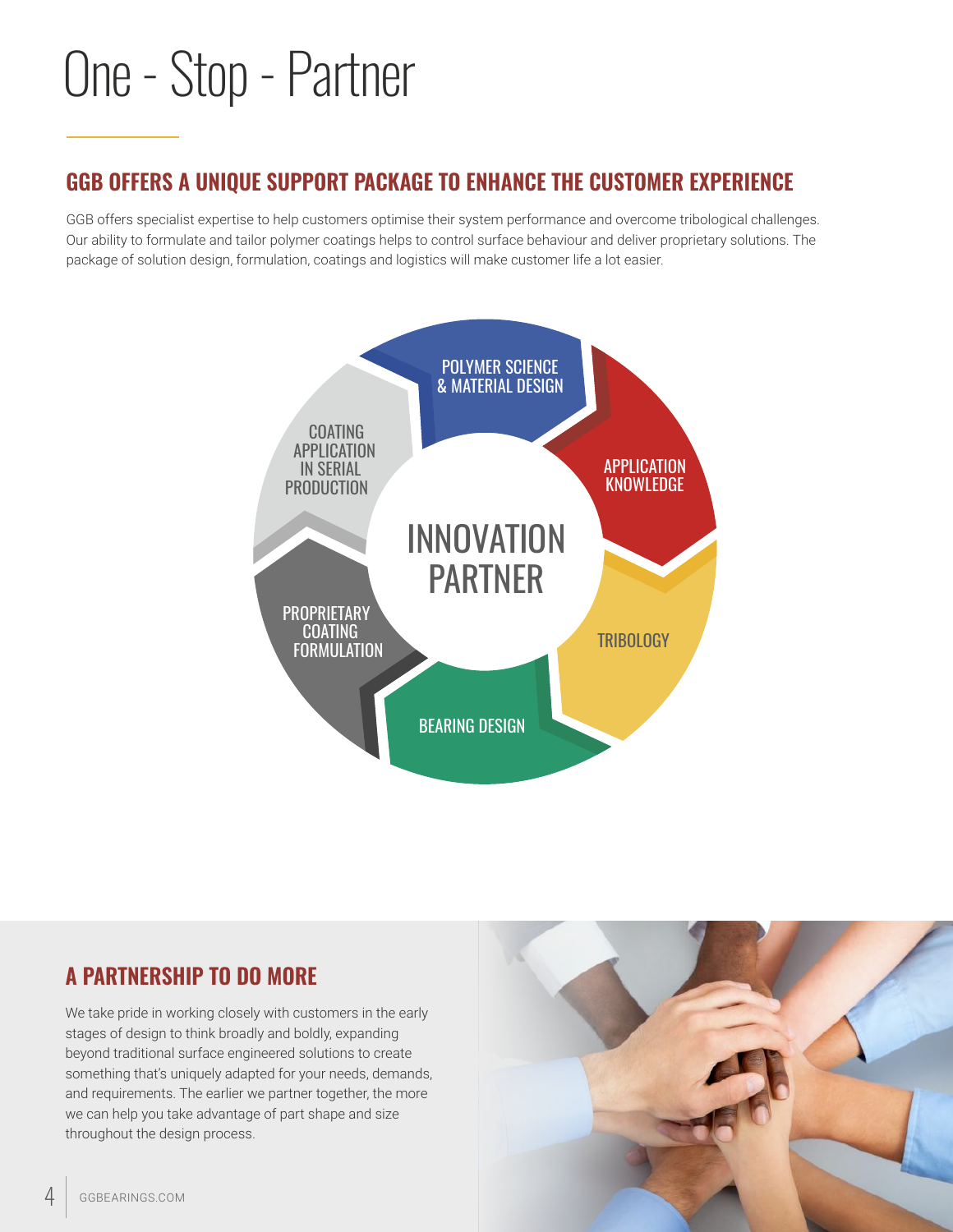# Product Range



## **® [TRIBOSHIELD POLYMER COATINGS](https://www.ggbearings.com/en/our-products/polymer-coatings/triboshield-low-friction-coatings?utm_campaign=TriboShield-Polymer-Coatings&utm_medium=Digital&utm_source=Brochure&utm_content=TriboShield-Coatings&utm_term=Polymer-Coatings-webpage)**

**® [TriboShield](https://www.ggbearings.com/en/our-products/polymer-coatings/triboshield-ts161?utm_campaign=TriboShield-Polymer-Coatings&utm_medium=Digital&utm_source=Brochure&utm_content=TriboShield-Coatings&utm_term=TriboShield_TS161) TS161** Specifically designed for low friction and low conditions

**® [TriboShield](https://www.ggbearings.com/en/our-products/polymer-coatings/triboshield-ts651?utm_campaign=TriboShield-Polymer-Coatings&utm_medium=Digital&utm_source=Brochure&utm_content=TriboShield-Coatings&utm_term=TriboShield_TS651) TS651** Highly suitable for high-frequency/low amplitude (HFLA) applications

**® [TriboShield](https://www.ggbearings.com/en/our-products/polymer-coatings/triboshield-ts225?utm_campaign=TriboShield-Polymer-Coatings&utm_medium=Digital&utm_source=Brochure&utm_content=TriboShield-Coatings&utm_term=TriboShield_TS225) TS225**

Designed for low friction and high wear resistance at low to medium loads

**® [TriboShield](https://www.ggbearings.com/en/our-products/polymer-coatings/triboshield-ts741?utm_campaign=TriboShield-Polymer-Coatings&utm_medium=Digital&utm_source=Brochure&utm_content=TriboShield-Coatings&utm_term=TriboShield_TS741) TS741** Offers very high load bearing capacity and low friction

#### **® [TriboShield](https://www.ggbearings.com/en/our-products/polymer-coatings/triboshield-ts421?utm_campaign=TriboShield-Polymer-Coatings&utm_medium=Digital&utm_source=Brochure&utm_content=TriboShield-Coatings&utm_term=TriboShield_TS421) TS421**

Specifically designed for extremely low friction in lubricated conditions

## **A SMART ALTERNATIVE TO HARD CHROME PLATING**

With high toxicity levels, high costs, and more bans likely coming in the next decade - chemical conversion coatings are becoming a thing of the past. GGB Polymer Coatings solutions are the most effective alternative.

- **—** Longer wear life
- **—** Environmental friendly
- **—** Improved corrosion protection
- **—** Subject to fewer current regulations

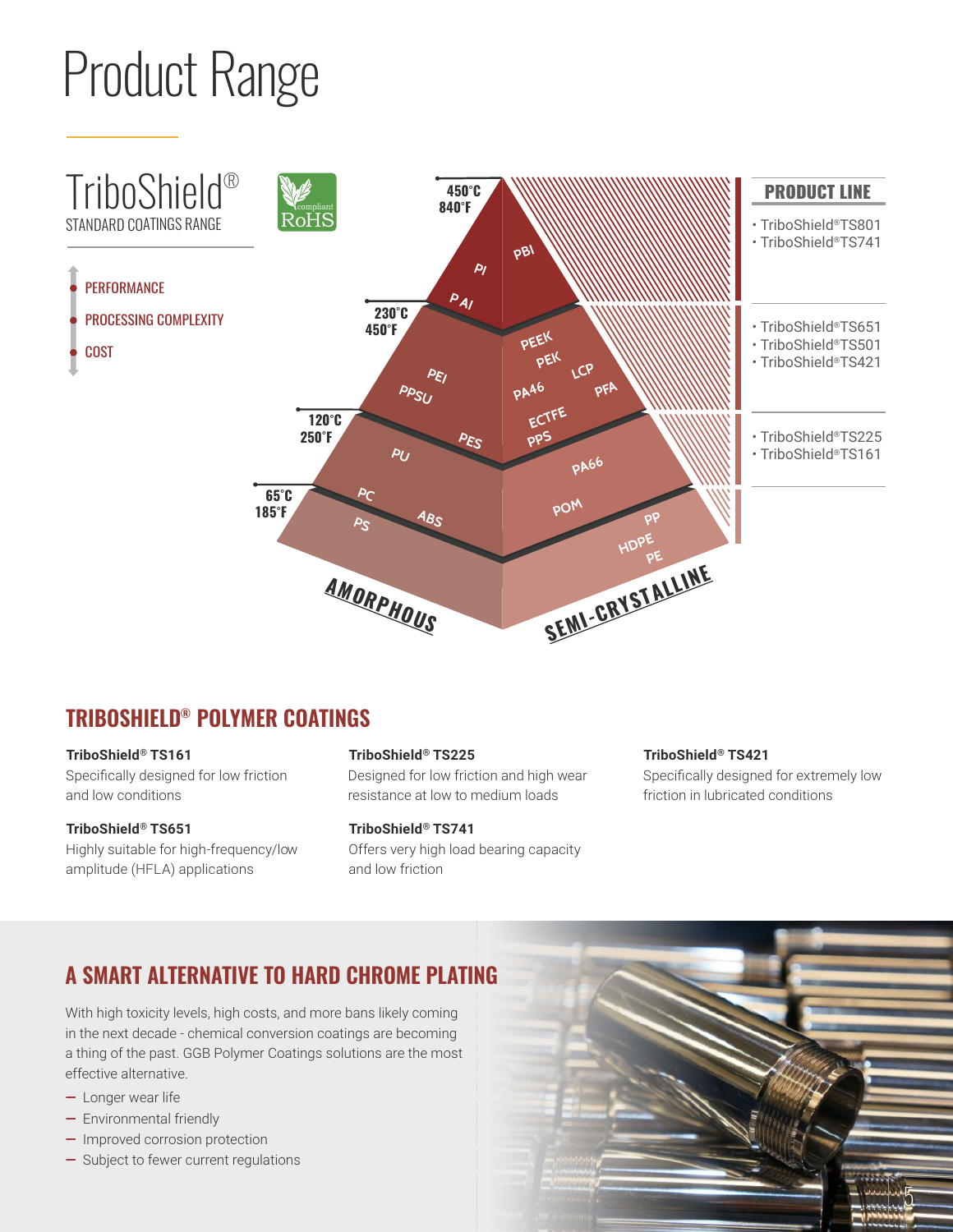## **PHYSICAL AND MECHANICAL PROPERTIES**

| <b>SLIDING LAYER PROPERTIES</b>    | <b>TS225</b>                                                                                                       | <b>TS421</b>                                                                      | <b>TS651</b>                                               | <b>TS741</b>                                                                                            |
|------------------------------------|--------------------------------------------------------------------------------------------------------------------|-----------------------------------------------------------------------------------|------------------------------------------------------------|---------------------------------------------------------------------------------------------------------|
| Max Continuous Service Temperature | 120 °C                                                                                                             | 250 °C                                                                            | 260 °C                                                     | 260 °C                                                                                                  |
| Max peak service temperature       | 130 °C                                                                                                             | 280 °C                                                                            | 280 °C                                                     | 270 °C                                                                                                  |
| Dry Friction                       | Excellent                                                                                                          | Good                                                                              | Excellent                                                  | Excellent                                                                                               |
| Oil/Grease Friction                | Excellent                                                                                                          | Excellent                                                                         | Excellent                                                  | Fair                                                                                                    |
| Load Capacity                      | Good                                                                                                               | Fair                                                                              | Good                                                       | Excellent                                                                                               |
| <b>Wear Resistance</b>             | Good                                                                                                               | Fair                                                                              | Excellent                                                  | Excellent                                                                                               |
| <b>Curing Temperature</b>          | $250 °C*$                                                                                                          | 420 $^{\circ}$ C                                                                  | 380 °C                                                     | 340 °C                                                                                                  |
| <b>Corrosion Protection</b>        | Excellent                                                                                                          | Excellent                                                                         | Fair                                                       | Good                                                                                                    |
| <b>Chemical Resistance</b>         | Excellent                                                                                                          | Excellent                                                                         | Excellent                                                  | Excellent                                                                                               |
| <b>Recommended Applications</b>    | - Hard-Chrome<br>replacement<br>- Piston skirts for<br>internal combustion<br>engines<br>- Garden and<br>DIY tools | - Mechanisms in<br>harsh chemical<br>environments<br>- Submerged parts<br>- Pumps | - Solenoid armatures<br>- Seat mechanisms<br>- Compressors | - Mechanisms<br>requiring lifetime<br>lubrication in dry<br>conditions<br>- Highly loaded<br>mechanisms |

\* Lower temperature curing cycles are available for this coating if the substrate requires.

## **® TRIBOSHIELD APPLICATIONS INCLUDE**



## **SUCCESS THROUGH EXPERTISE**

We know there's no "one-size-fits-all" approach to efficiency. That's why we're always looking for new ways to tailor our products to meet a wide variety of applications - and these efforts are routinely met with outstanding results in a number of industries, from aerospace and automotive to industrial and beyond.

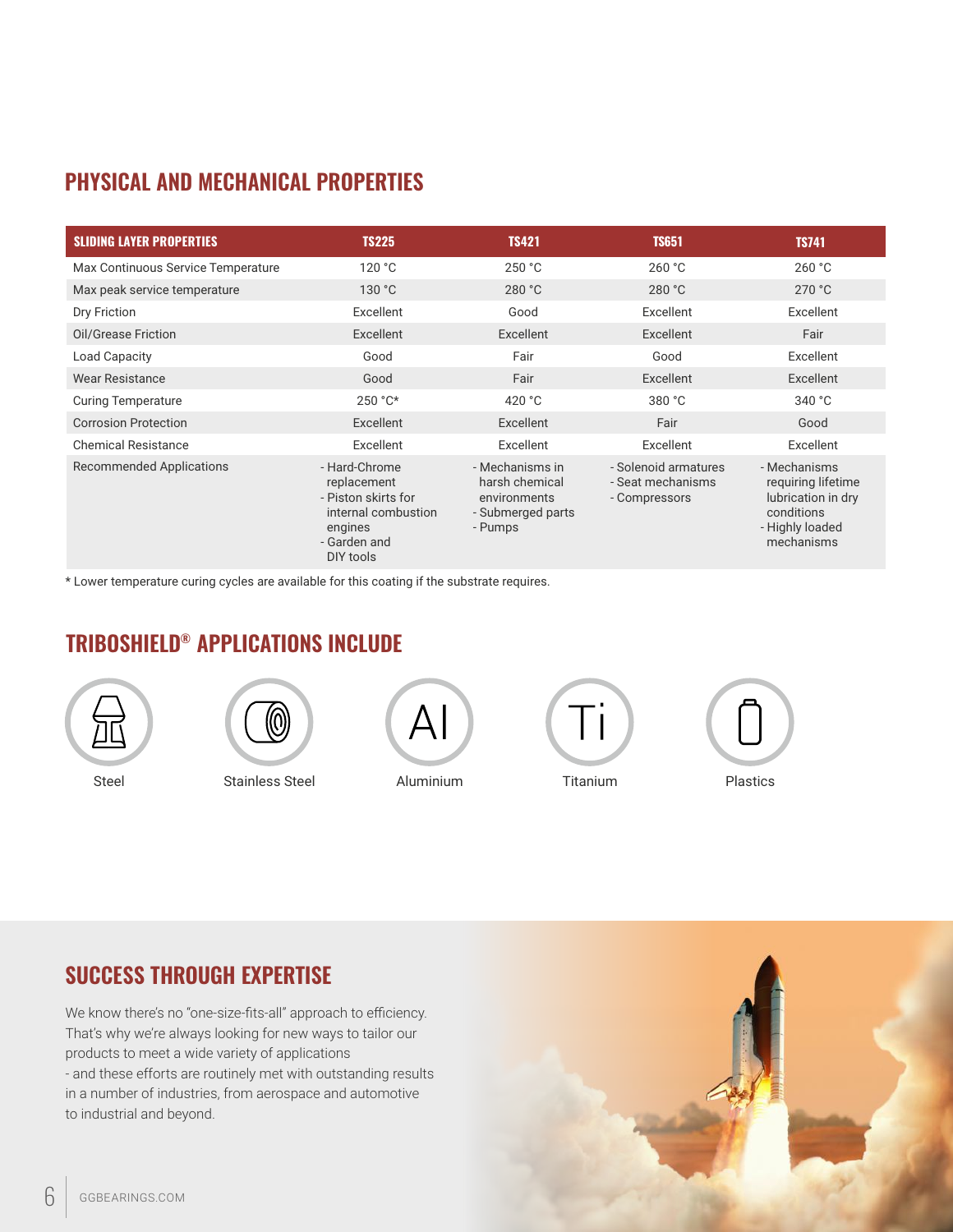## **® [TRIBOMATE PAIRED COATINGS](https://www.ggbearings.com/en/our-products/polymer-coatings/tribomate-paired-coatings-solutions?utm_campaign=TriboShield-Polymer-Coatings&utm_medium=Digital&utm_source=Brochure&utm_content=TriboShield-Coatings&utm_term=TriboMate-webpage)**

For optimized performance in regard of

**—** significant reduction of friction in dry conditions **—** improved wear life **—** stable performance

we offer TriboMate® paired coatings which are specifically designed to work with and enhance the performance of our polymer coating products.

Pairing a TriboShield® coating with another TriboShield® coating solution or with a GGB bearing material, offers significantly reduced friction and can further extend system lifetime.



### **® DX 10 BEARING FRICTION COMPARISON**



### **APPLICATIONS**

TriboShield® polymer coatings are versatile enough to provide tribological solutions in a wide variety of applications from exoskeletons, cranes, transportation chains and solenoids to baby strollers and medical devices (such as prosthetics, dialysis pumps, display mounts and many more).